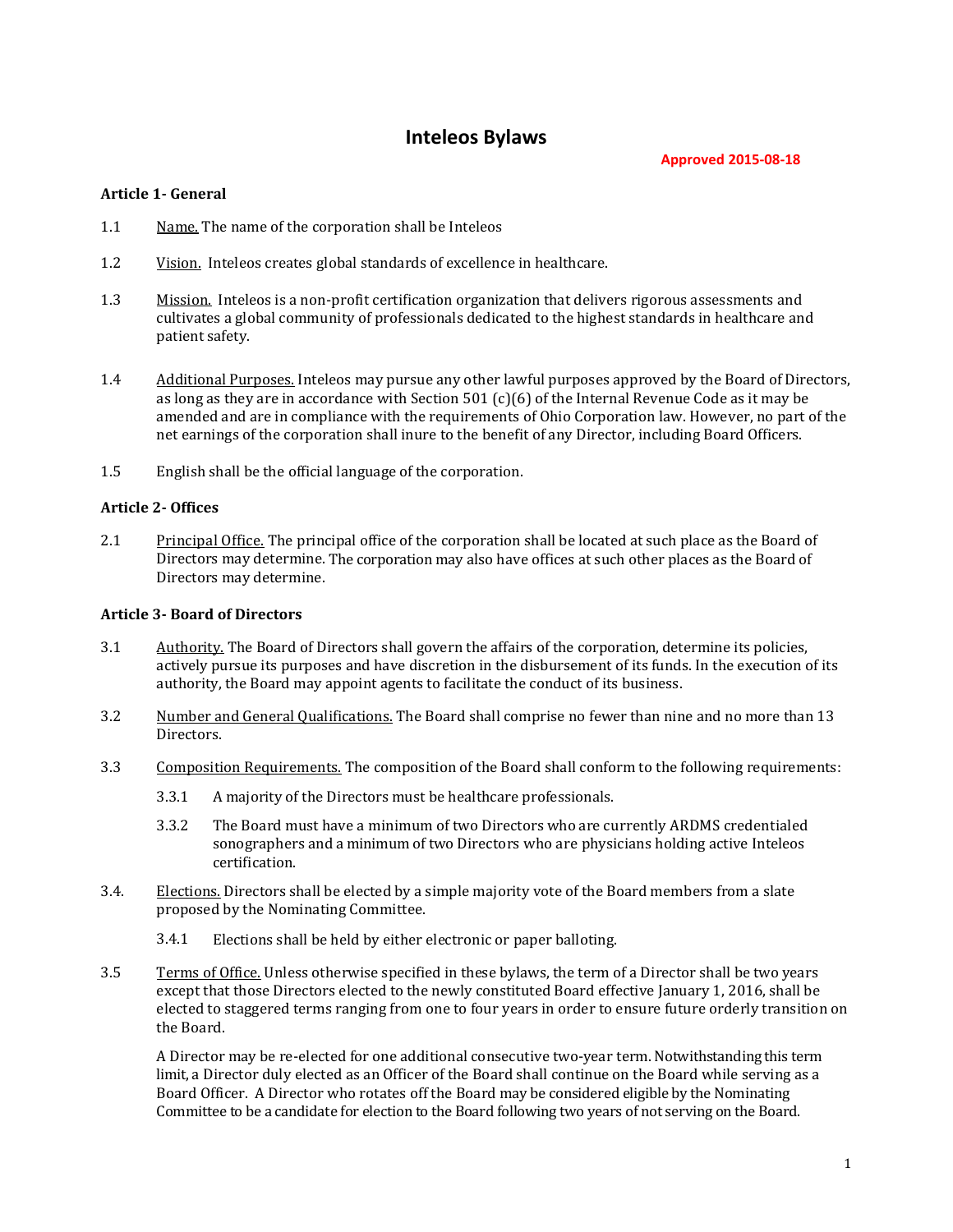The Board has the authority to extend any term due to extenuating circumstances to ensure effective governance. A two-thirds majority vote of the Directors is required to extend any Director's term beyond those described above.

- 3.5.1 A Director who is elected or appointed to fill the unexpired portion of a vacated position shall complete the remaining portion of the original Director's term. At the conclusion of that term, the Director is eligible to be considered for election to a full two-year term and, if elected, is also eligible to be considered for election to one additional two-year term.
- 3.6 Resignation, Removal and Vacancy. Directors may resign their office by giving written notice to the Chair of the Board, specifying the date of such resignation. Any Director may be removed with or without cause by a two-thirds majority vote of the Directors in attendance at any meeting duly called and at which a quorum is present. A Director, who misses two consecutive board meetings without providing advance notice to the Chair along with an excuse determined by the Board to be adequate, shall be deemed to have resigned. For the purpose of this provision, a meeting is defined as a gathering either in person or by electronic communications (e.g., telephone or web conference).
	- 3.6.1 In the event of the death, resignation or removal of any Director, the Nominating Committee shall recommend to the Board one or more candidates for election to fill the vacant Director position.
- 3.7 Compensation. Board representatives shall not receive any compensation for their services; however, the Board may by resolution authorize reimbursement of representatives' reasonable expenses incurred in the performance of their duties.

## **Article 4- Officers**

- 4.1 Elections and Positions. The Officers of the corporation shall be elected by the Board of Directors using a preferential voting model when there are three or more candidates or with a simple majority vote when there are two or fewer candidates on a ballot *(Refer to Robert's Rules of Order and* Inteleos *procedures).*
	- 4.1.1 Officer positions of the Board shall be the Chair, Vice-Chair (who is also the Chair-Elect), Secretary and Treasurer. All Officers shall be elected from among the Directors who have served a minimum of two years on the Board.
- 4.2 Terms of Office. Officers shall be elected to a two year term. The Secretary and Treasurer positions may be re-elected to that same position, or the other Secretary or Treasurer position for one additional two year term. A Director who is serving as Secretary or Treasurer may also be elected to Vice-Chair for a two year term. Officers shall take office following the close of the annual business meeting in the year in which they are elected.
	- 4.2.1 A Director who is elected to fill the unexpired portion of a vacated Officer position shall complete the remaining portion of the original Officer's term. This is considered a partial term and does not count toward officer terms limits.
- 4.3 Chair. The Chair of the Board must be a healthcare professional who holds a current Inteleos certification, and shall serve only one two-year term. The Chair shall preside at all Board meetings, serve as the primary communication link between the Board and the CEO and fulfill such other duties as may be defined in these bylaws or in the standing policies. If the Chair is unable to be present at a meeting, the Vice-Chair shall be the acting chair of such meeting. The Chair may vote only on the occasion of a tie vote of the Board, or if their vote would change the outcome.
- 4.4 Vice-Chair. The Vice-Chair of the Board (who is also the Chair-Elect) must be a healthcare professional who holds a current Inteleos certification, and shall serve a two-year term and then automatically succeed to become the Chair of the Board.

The Vice-Chair shall, in the absence or disability of the Chair, perform the duties and exercise the powers of the Chair and fulfill such other duties as may be defined in these bylaws or in the standing policies or as assigned by the Chair or the Board.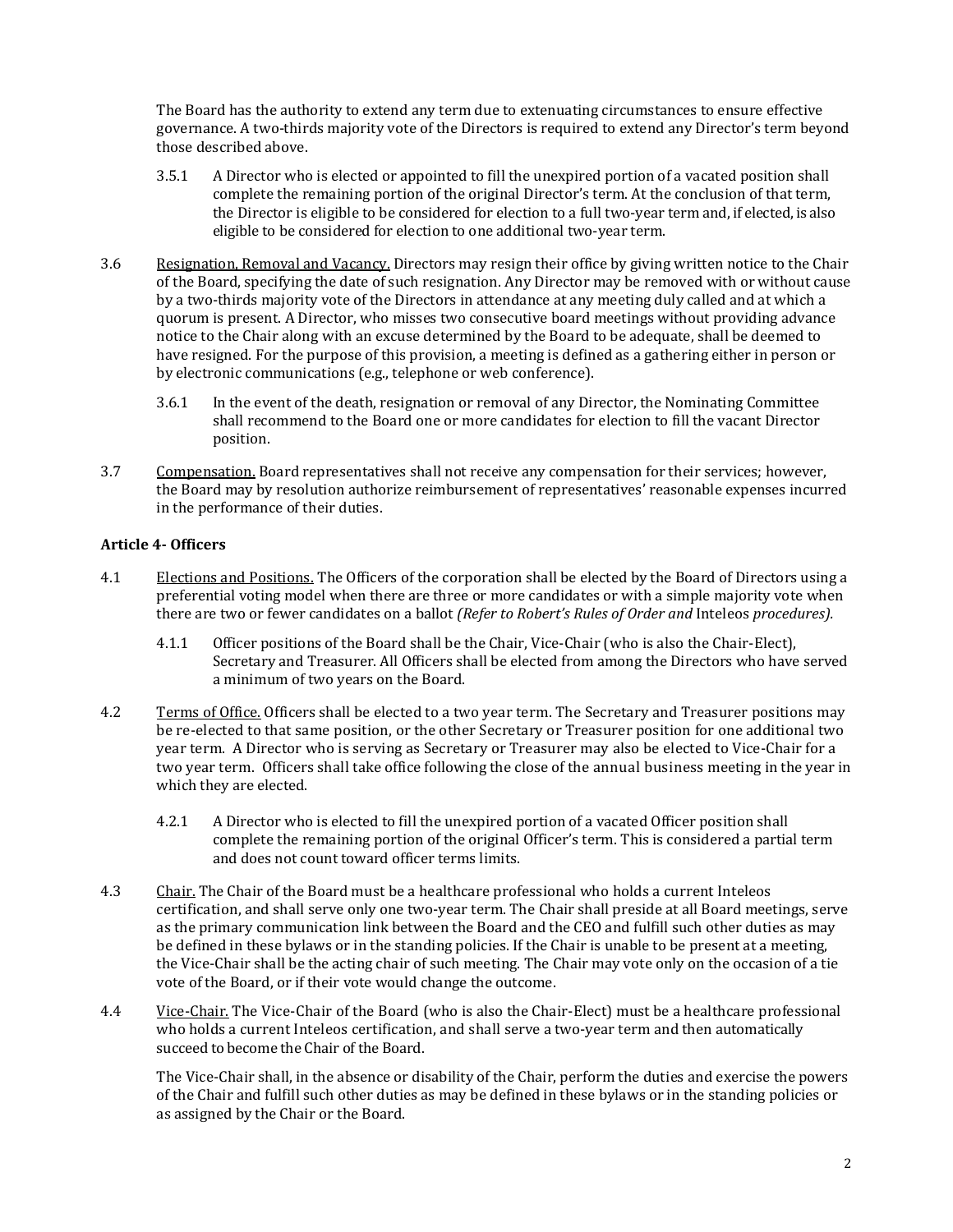The Vice-Chair shall serve as the Chair of the Nominating Committee.

4.5 Secretary. The Secretary of the Board shall serve one two-year term, with the option to be re-elected for one additional two-year term.

The Secretary shall assure that notice of meetings is given as required by these bylaws and shall keep a record of the proceedings of all meetings of the board. The Secretary may perform other duties incident to the office or as assigned by the Chair or by the Board.

4.6 Treasurer. The Treasurer of the Board shall serve one two-year term with the option to be re-elected for one additional two-year term.

The Treasurer shall oversee the financial affairs and resources of the corporation and shall regularly report to the Board in this regard. The Treasurer shall serve as Chair of the Finance and Audit Committee and may perform other duties incident to the office of Treasurer or as assigned by the Chair or by the Board.

4.7 Resignation, Removal and Vacancy. Officers may resign their office by giving written notice to the Chair, specifying the date of such resignation. In the event of the Chair's resignation, notice shall be given to the Secretary. Any Officer elected by the Board may be removed from office at any time with or without cause by a two-thirds majority vote of the Board in attendance at any meeting duly called and at which a quorum is present when, in its sole judgment, the best interests of Inteleos shall be served thereby.

If the position of any Officer becomes vacant for any reason, the vacancy shall be filled by a Board election and the Nominating Committee shall recommend to the Board one or more candidates for election to fill the vacant Director position.

### **Article 5- Meetings of the Board of Directors**

- 5.1 General. Regular meetings of the Board of Directors shall be held at least quarterly each year. The Board shall designate one such meeting as the annual meeting, at which the Directors, including the Officers, shall be elected in alternate years. Special meetings of the Board may be held upon call of the Chair or upon request of a simple majority of the Directors. Regular and special meetings of the Board may be held at such date, time and place as determined by the Board. For the purposes of these bylaws, a meeting is defined as a gathering either in-person or by electronic communications.
- 5.2 Quorum and Voting. Each Director shall have one vote on all matters before the Board. A simple majority of the Directors of the Board shall constitute a quorum at any meeting of the Board. The Chair may vote only on the occasion of a tie vote of the Board, or if their vote would change the outcome.
- 5.3 Notice of Regular Meetings. Written notice of a regular or special meeting must be sent to all Directors at their most recent recorded address by mail, facsimile, electronic or other mode of transmission at least 10 and no more than 60 calendar days prior to the meeting, (Ohio State Regulation 1702.18).
- 5.4 Notice of Emergency Meetings. If the Chair determines that immediate Board action is required, an emergency meeting may be held upon at least four hours' notice to each Director. If a quorum of the Board is not present at the time designated for the emergency meeting, the Executive Committee (EC), with a quorum present, may act upon the matter immediately and report to the Board within five days. However, the Board or EC may not amend the bylaws at an emergency meeting.
- 5.5 Waiver of Notice. Notice of the time, place and purpose of any meeting of the Board may be waived in writing or via electronic means, either before or after such meeting, by any Board member, and such waiver shall be filed with or entered into the record of the meeting. The attendance of any Board member at such meeting without protesting notice, prior to or at the commencement of the meeting, shall be deemed to be a waiver of notice of such meeting by the Board member present.
- 5.6 Action without a Meeting. Any action that may be authorized or taken at a meeting of the Board may be taken without a meeting with the vote or approval of, and in writing signed by, all of the Directors who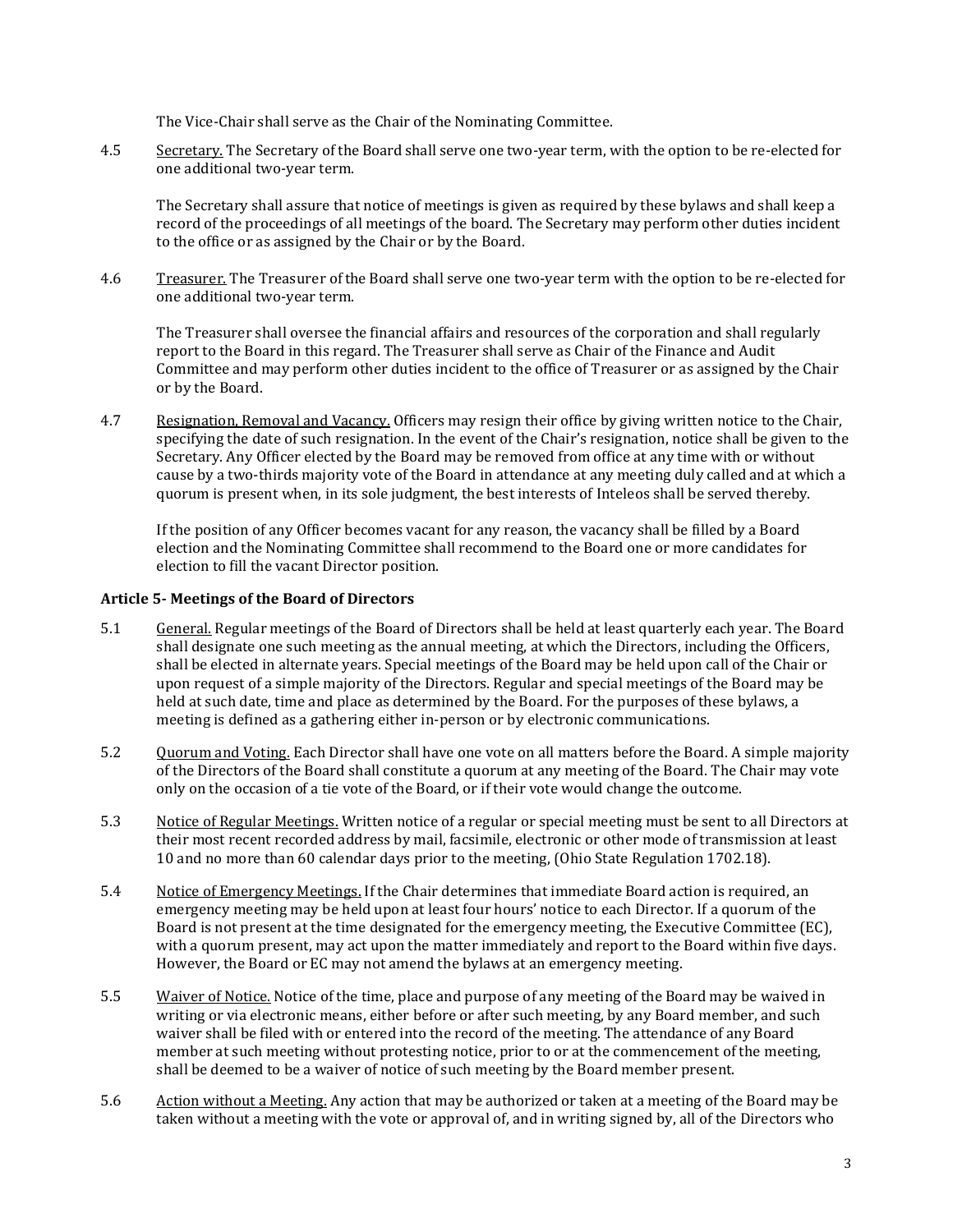would be entitled to notice of a meeting for such purpose. Such writing shall be filed with the record of the meeting.

- 5.7 Participation by Telephone/ Web Conference. Directors who are unable to attend an in-person meeting may participate and vote by telephone or web conference or by means of any other technology whereby all Directors participating can hear one another. Action taken by voice vote during a telephone/web conference shall be a valid action of the Board and shall be reported at the next regular meeting of the Board.
- 5.8 Proxy Participation. Presence or participation in any meeting of the Board by proxy shall not be allowed.
- 5.9 Parliamentary Authority. The parliamentary rules in the most current edition of Robert's Rules of Order shall govern the deliberations of all meetings, when not in conflict with these bylaws or any special rules specified or adopted by the Board.

#### **Article 6- Standing Committees and Other Entities**

- 6.1 Standing Committees- General. The following Standing Committees shall be appointed by the Chair of the Board of Directors, subject to the approval of the Board, and shall be advisory only, unless by resolution the Board directs a committee to take specific action:
	- Executive Committee;
	- Finance and Audit Committee;
	- Nominating Committee; and
	- Compensation Committee.
	- 6.1.1 Each Standing Committee shall include at least one Director. Standing Committees may include representatives who are not Directors.

The CEO shall be an ex-officio, non-voting member of each Standing Committee except for the Compensation Committee.

The Chair of the Board shall be an ex officio, non-voting member of all Standing Committees.

- 6.1.2 Standing Committee chairs and members shall serve two-year terms and may be reappointed by the Chair of the Board, subject to the approval of the Board, for one additional two-year term.
- 6.1.3 All Standing Committees shall meet at least on a quarterly basis, with the exception of the Compensation Committee that shall meet on an as needed basis, either in person or by telephone or web conference.
- 6.1.4 A simple majority of the Standing Committee representatives entitled to vote on a matter shall constitute a quorum at any meeting. Each committee member shall have one vote on all proposals, and a majority of those voting shall prevail on all proposals. The chair of a committee may vote on the occasion of a tie, but not otherwise.
- 6.1.5 Parliamentary rules in the most current edition of Robert's Rules of Order shall govern the deliberations of all Standing Committee meetings, when not in conflict with these bylaws and any special rules specified or adopted by the Board.
- 6.1.6 Standing Committee representatives who are unable to attend an in-person meeting may participate and vote by telephone or web conference or by means of any other technology whereby all committee representatives participating can hear one another. Action taken by voice vote during a telephone/web conference shall be a valid action of the committee.
- 6.1.7 Presence or participation in any Standing Committee meeting by proxy shall not be allowed.
- 6.1.8 Compensation- Representatives of Standing Committees shall not receive any compensation for their services; however, the Board may by resolution authorize reimbursement of representatives' reasonable expenses incurred in the performance of their duties.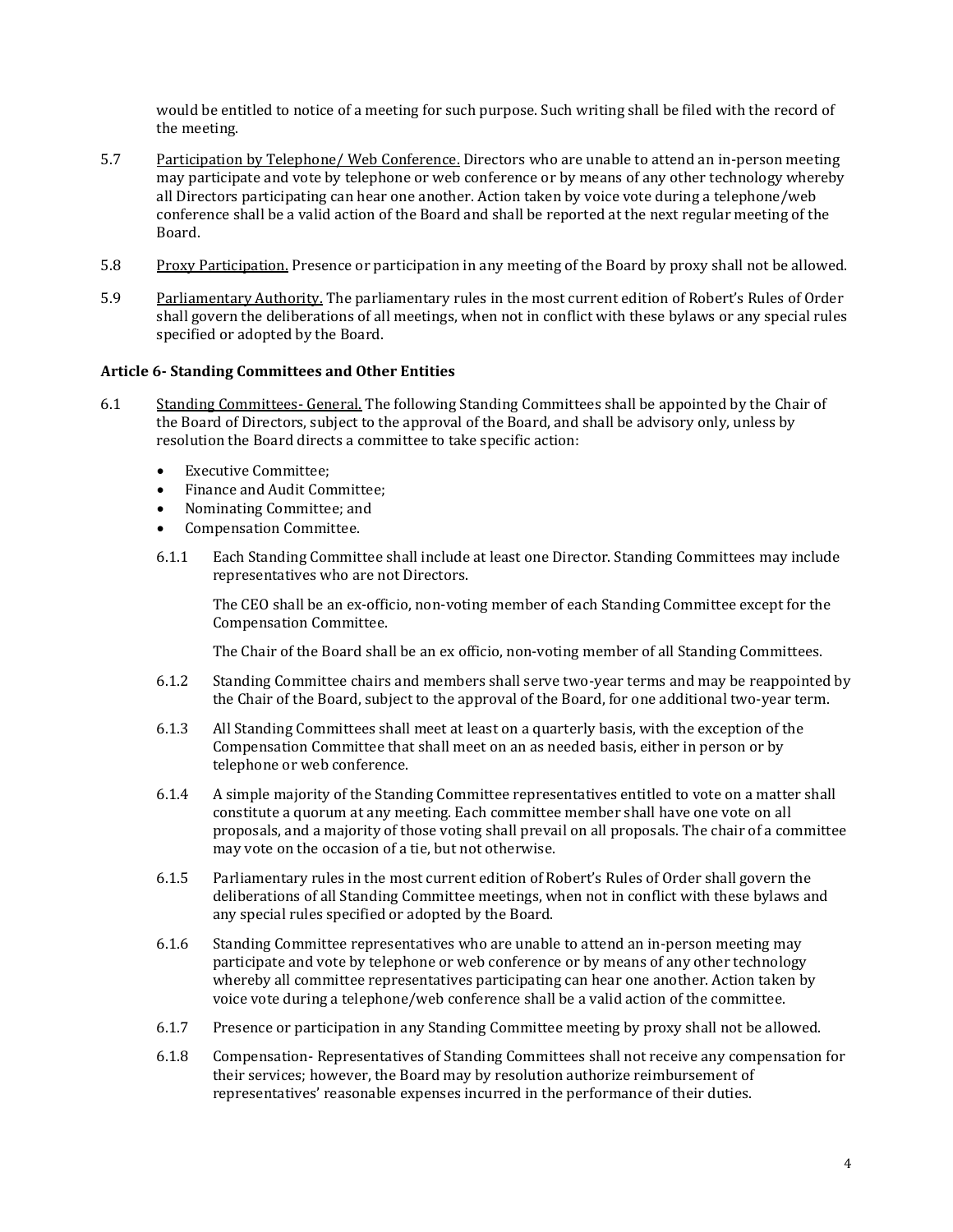- 6.2 Standing Committees- Specific. The specific Standing Committees shall be as follows:
	- 6.2.1 The Executive Committee shall be comprised of the officers of the Board and the CEO as an ex officio member without vote.
		- 6.2.1.1 The Executive Committee is authorized to act on such matters as may be defined by and delegated to it by resolution of the Board and to act on matters in accordance with bylaws.

On those matters delegated to it by Board resolution, and in the event that the Board is unable to act on an emergency matter in accordance with the stated notice and with a quorum present, the Executive Committee shall have the full authority to act and bind the organization between meetings of the Board. All actions taken by the Executive Committee are subject to approval by the Board.

- 6.2.2 The Finance and Audit Committee shall be chaired by the Treasurer and shall be comprised of three additional Directors, and upon discretion of the Inteleos Board it may appoint no more than two other members. The CEO serves as an ex officio member without vote. The Committee shall safeguard the financial resources and instruments of the organization by overseeing the financial reporting process, monitoring internal control processes and recommending policies to the Board regarding the budget process and other financial matters.
- 6.2.3 The Nominating Committee shall consist of no more than five people, including the Vice-Chair who serves as chair, two additional Directors and up to two other members.

The Nominating Committee shall prepare a slate of candidates for all Director positions, including those as Officers, and any other appointed or elected positions or vacancies; provide orientation for new Board members and committee and Council members, and oversee board development, trainings and evaluations.

- 6.2.4 The Compensation Committee shall be comprised of the Officers of the Board and be chaired by the Chair. The Compensation Committee shall recommend to the Board, staff and CEO compensation policies including any annual adjustments to compensation and benefits. The Compensation Committee shall oversee the annual performance review of the CEO.
- 6.3 Other Committees, Task Forces and Advisory Groups. The Board or Chair of the Board may create such other committees, task forces and advisory groups as may be desirable for the effective operation of the corporation. Representatives of these groups shall be appointed by the Chair of the Board, subject to the approval of the Board.
- 6.4 Resignation or Removal of Committee, Task Force or Advisory Group Members. Individuals serving on a Standing Committee may resign by giving written notice to the Chair of the Board, specifying the date of such resignation. Representatives may be removed with or without cause by a two-thirds majority vote of the Board in attendance at any meeting duly called and at which a quorum is present. Representatives of other committees, task forces and advisory groups as may be established by the Board may be removed by the Chair of the Board following consultation with the Chair of the specific entity and with approval of the Executive Committee. Any member who misses two consecutive meetings without providing, in advance, an excuse determined by the Chair to be adequate shall be deemed to have resigned. For the purpose of this provision, a meeting is defined as a gathering either in person or by electronic communications.
- 6.5 Auditor, General Counsel and Other Advisors. The Board shall retain an auditor, general counsel and, at its discretion, a parliamentarian, or other advisors deemed necessary to conduct the business of the corporation.

## **Article 7- Councils**

7.1 Councils- General. The Board shall establish one or more Councils that are subject to the ultimate authority and control of the Board. Council(s) shall be responsible for oversight of the development and administration of subject matter assessments.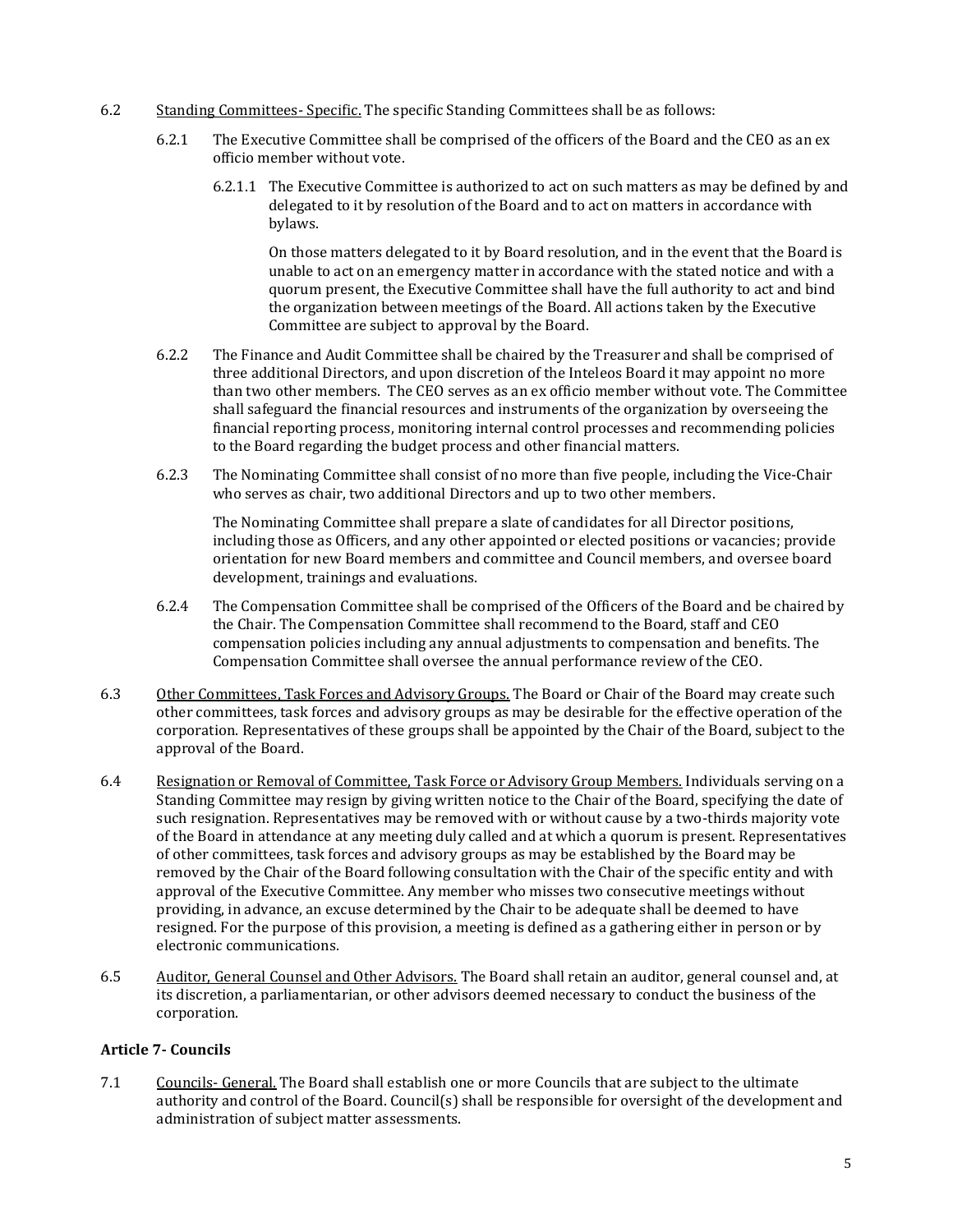At least one Director will be assigned by the Chair of the Board to serve as a Board ex-officio member to each Council. Directors may be assigned to serve as a Board liaisons to other organizational entities, committees, task forces or working groups, subject to the approval of Board. Board Ex-Officio members, Liaisons, or approved representatives by the Chair of the Board, shall attend all of their assigned Council or Transition Center meetings.

- 7.2 Council Composition Requirements. The composition of a Council shall conform to the following requirements:
	- 7.2.1 Each Council shall be comprised of no fewer than five members.
	- 7.2.2 A Council shall consist of a Chair; Vice-Chair; representatives of the various related assessments under the Council's purview; plus the potential for up to four additional members appointed by the Chair of the Board subject to approval by the Board. The Chair of the Council shall serve as a non-voting liaison to the Board.
	- 7.2.3 The Transition Center shall not be considered a Council. There will be a Board appointed Chair and Vice-Chair of each Transition Center assessment.
- 7.3 Council Terms of Office. Unless otherwise specified in these bylaws, and except when appointed to fill the unexpired term of another Council member, a Council member shall serve a single two-year term.

The Board has the authority to extend the term of any Council member due to extenuating circumstances by a two thirds (2/3) vote

- 7.3.1 A Council member who is appointed to fill the unexpired portion of a vacated position shall complete the remaining portion of the original term. At the conclusion of this term, the Council member is eligible to be appointed to one full term of two years.
- 7.3.2 Current or former Council members who have completed at least one full term on a Council within the last two years shall be eligible for consideration by the Nominating Committee for election to become a Director. If a current Council member were elected to serve as a Director, s/he shall be required to resign from his/her position on a Council.
- 7.4 Resignation, Removal and Vacancy. Council members may resign their position by giving written notice to the Secretary and Chair of the Board, specifying the date of such resignation. The Board may remove, with or without cause, any Council member by a majority vote of the Board in attendance at any meeting duly called and at which a quorum is present.
	- 7.4.1 Any Council member who misses two consecutive council meetings without providing the Council Chair in advance an excuse determined by the Council to be adequate shall be deemed to have resigned. For the purposes of this provision, a meeting is defined as a gathering in person or by electronic communications.
	- 7.5 Council Leadership Appointments and Positions. The Council Chair and Vice-Chair shall be appointed by the Chair of the Board, subject to Board approval from among the members of the respective Council.
		- 7.5.1 Council Chairs and Vice-Chairs may not concurrently serve on an AOT.
		- 7.5.2 A Council member may be appointed to a Council leadership position after two years of service on the Council.
			- 7.5.2.1 ARDMS/ Sonography Council Chair and Vice-Chair positions must be filled by credentialed Sonographers who hold active Inteleos registration.
			- 7.5.2.2 Physician Council Chair and Vice-Chair positions must be filled by physicians with active licensure and Inteleos certification.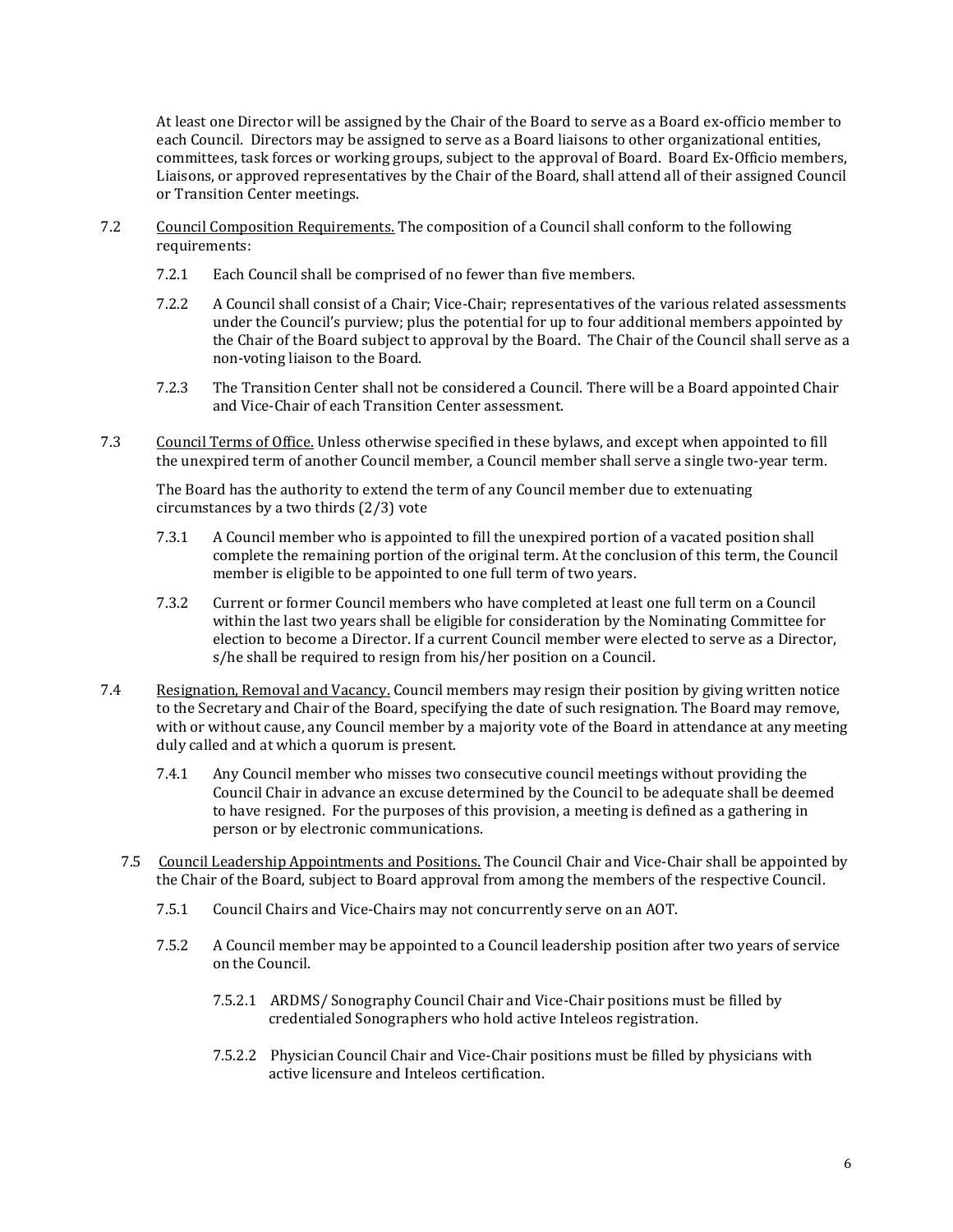- 7.5.3 The Inteleos Board may waive the requirement for current Inteleos certification for any Council Chair or Vice-Chair positions.
- 7.6 Council Leadership Terms of Office. Council members may, through a formal process set by the Board, recommend candidates for the positions of Council Chair and Vice-Chair to the Nominating Committee.
- 7.7 Council Chair. A Council Chair shall serve a single two-year term. Council Chairs shall preside at all Council meetings, serve as a communication link and liaison between the Council and the Board, and fulfill other such duties as may be defined in these bylaws or assigned by the Board. If a Council Chair is unable to be present at a meeting, the Council Vice-Chair shall be acting chair of such meeting.

Council Chairs, with advice from the Board Liaison, shall recommend to the Nominating Committee the candidates to be the representatives of the various related assessment groups/teams under the Council's purview.

7.8 Council Vice-Chair. A Council Vice-Chair shall serve a single one-year term that is renewable for an additional one-year term. After one year of service as a Council Vice-Chair, the individual is eligible to serve as Council Chair subject to Board approval. The Council Vice-Chair shall be responsible for the operations of the Council.

The Council Vice-Chair shall in the absence or disability of the Council Chair, perform the duties and exercise the powers of the Chair and fulfill such other duties as may be defined in these bylaws or by the policies and procedures or assigned by the Board.

7.8.1 The Inteleos Board may appoint additional Council Vice-Chair(s) to meet specific needs of an assessment community to assure successful integration and development of certification programs into the Inteleos organization. The terms of additional Council Vice-Chairs may vary and will be determined by the Inteleos Board.

7.9 Resignation, Removal and Vacancy. Council Chairs and Vice-Chairs may resign their position by giving written notice to the Board Chair, specifying the date of such resignation. Any Council Chair or Vice-Chair may be removed from their position at any time with or without cause by action of the Inteleos Board of the Board in attendance at any meeting duly called and at which a quorum is present. If the position of Council Chair or Vice-Chair becomes vacant for any reason, the vacancy shall be filled by action of the Inteleos Board.

## **Article 8- Chief Executive Officer**

The CEO shall be appointed by and serve at the pleasure of the Board of Directors and shall function as the Chief Executive Officer of the organization. The CEO shall be directly responsible to, and compensated by, the Board, and shall be responsible for the employment, supervision and management of the staff. The Compensation Committee, who shall present a report with recommendations to the Board, shall review the performance of the CEO annually. The CEO shall serve as the primary liaison to the Board and Executive Committee and attend all meetings of these entities; the CEO shall be an ex-officio, non-voting member of each Standing Committee except for the Compensation Committee. Board action to remove the CEO shall require a two-thirds majority vote in support of the action.

### **Article 9- Fiscal Year/ Financial Audit**

The Board of Directors shall determine the fiscal year of the corporation and shall be responsible for ensuring that an independent audit of the organization's financial records is conducted each fiscal year.

### **Article 10- Indemnification/ Insurance**

Inteleos shall provide for indemnification for any and all of its Directors or Officers or former Directors or Officers to the extent permitted by Ohio law. The CEO shall, subject to the approval of the Board of Directors,